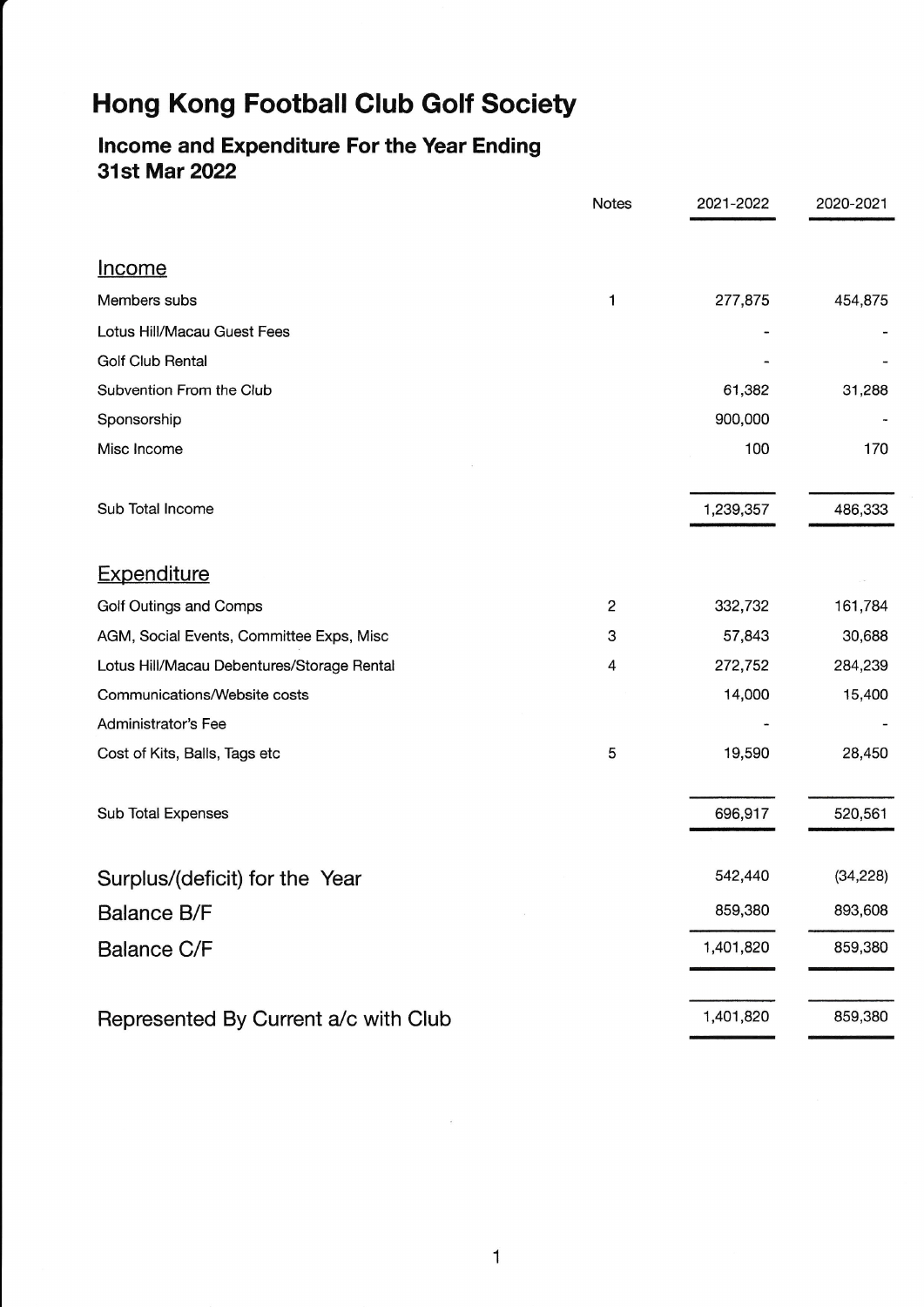# Hong Kong Football Club Golf Society

## Notes to the Accounts

#### 1. Members' Subscriptions

ln total 529 members are enrolled with the Golf Society as at the 31st March 2022, Of which 523 are Adult Members (annual Fee HK\$500) and 6 are Junior Members (annual Fee HK\$250). This represents a reduction of 76 members from the same period last Year.

### 2. Golf outings and Competitions

The above costs largely comprise of Green Fee subsidies for day events and the Cost of Matches against other Clubs and Societies

|                                        | 2021-2022    |           | 2020-2021             |          |
|----------------------------------------|--------------|-----------|-----------------------|----------|
|                                        | No of Events |           | Net Cost No of Events | Net Cost |
| Kai Sai Chau Monthly Events            | 12           | 102,002   | 7                     | 39,755   |
| Hong Kong Golf Club Event              | 1            | 19,739    |                       |          |
| Peterson Scramble                      | 1            | 11,807    | 1                     | 6,632    |
| Club Championship                      | 1            | 23,268    | $\mathbf{1}$          | 11,310   |
| Xmas Sheko Event                       |              | 108,254   |                       |          |
| Hong Kong Golf Soc. Par 3 Comp         |              |           | 1                     | 6,800    |
| <b>Walmsley Cup</b>                    |              |           | 1                     | (1, 365) |
| AIA. Pairs Comp.                       | 1            | 6,902     | 1                     | 6,600    |
| Matches Vs Other Clubs and Socs.       | 6            | 49,156    | 7                     | 79,388   |
| Rule Night/Quiz                        |              | 7,144     |                       | 7,938    |
| <b>SCAA Simulator Event</b>            |              | 8,403     |                       | 1,851    |
| Lawn Bowling Evenit                    |              | 7,897     |                       |          |
| Horse Racing (Sponsors)                |              | 7,080     |                       |          |
| Trophies/Prizes/Credit from Prior Year |              | (11, 776) |                       | 2,875    |
| Total                                  |              |           |                       |          |
|                                        |              | 332,732   |                       | 161,784  |

#### 3. AGM, Social Events, Committee Exps, Misc

| AGM Exps       | 8.622  |
|----------------|--------|
| Social Events  | 13.637 |
| Committee Exps | 35,584 |
| Total          | 57,843 |